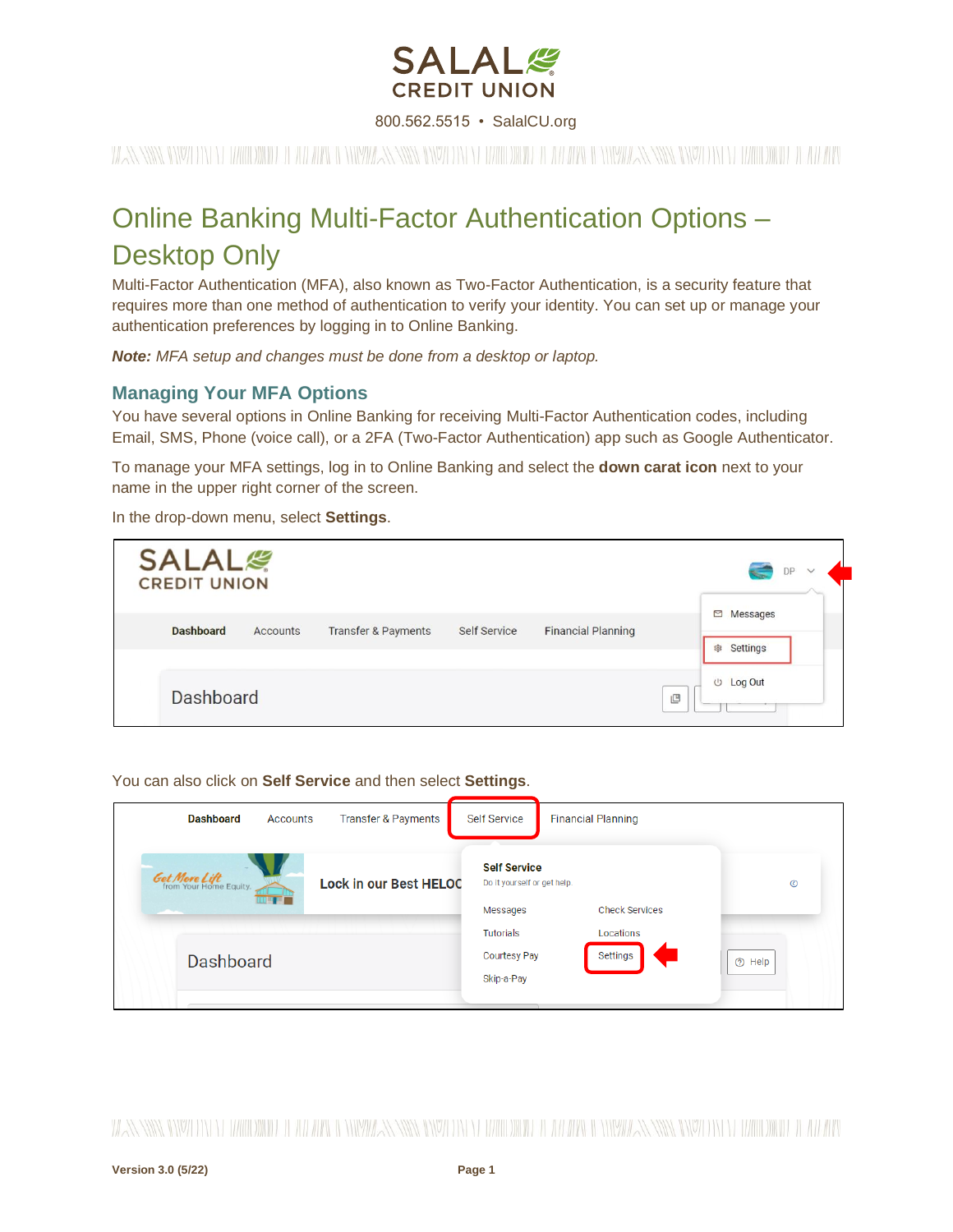

Once you are in **Settings**, select the **Security** tab. From this screen you can change your MFA settings and select how you would like to receive your Two-Factor Authentication notifications.

To enable Multi-Factor Athentication every time you log in to Mobile or Online Banking, find the **Require Two-Factor Authentication for Each Login** switch to the right of the Two-Factor Authentication heading and toggle it to **ON**.

*Note: Making changes to your MFA settings or adding a new option requires verification using an existing MFA option you already have enabled.* 

| Dashboard                                                             | Accounts | <b>Transfer &amp; Payments</b> | <b>Self Service</b>                                           | <b>Financial Planning</b> |                         |
|-----------------------------------------------------------------------|----------|--------------------------------|---------------------------------------------------------------|---------------------------|-------------------------|
| <b>Settings</b><br><b>Security</b><br>Profile<br>Security Information | Contact  | Accounts                       | Applications                                                  |                           | 凹<br><b>2</b> Help<br>画 |
|                                                                       |          | <b>USERNAME</b>                |                                                               |                           |                         |
|                                                                       |          | PASSWORD                       | ******** (not displayed for security reasons)                 |                           |                         |
| <b>Two-Factor Authentication</b>                                      |          |                                | Require Two-Factor Authentication For Each Login <sup>7</sup> |                           | <b>OFF</b><br>ON        |
|                                                                       |          | <b>EMAIL CODE</b>              | 3 email addresses on file                                     |                           | <b>ENABLED</b>          |
|                                                                       |          | <b>CODE VIA SMS</b>            | 1 SMS-enabled phone number on file                            |                           | <b>ENABLED</b>          |
|                                                                       |          | CODE VIA VOICE CALL            | 3 phone numbers on file                                       |                           | <b>ENABLED</b>          |
|                                                                       |          | 2FA APP                        | Authentication app enabled                                    |                           | <b>ENABLED</b>          |

WANNING INVITIN'N TIMOLOWID TEATRICI WAYNE MARIA INVITIN'N TIMO WATER AT ARAW INVITAN NIVER INVITIN'N TIMOWID TEATRIC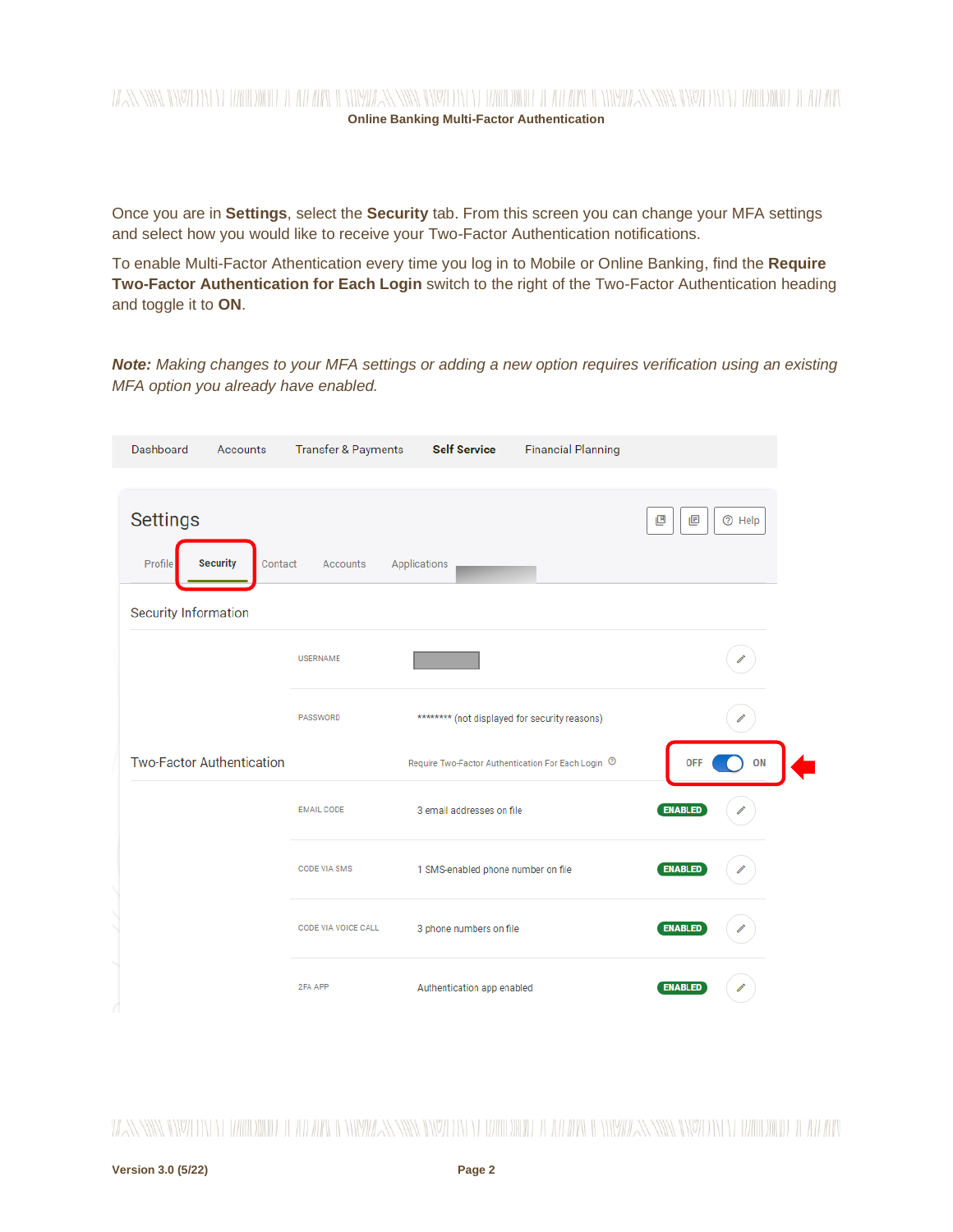# WANNING INALITY WILLOW IT ALL WALLET HIMPSHARN WARD IN YEAH WILLOW IT ALL WALLET HIMPSHARN INALITY OF WILLOW IN **Online Banking Multi-Factor Authentication**

# **Select Your MFA Notification Options**

[Go to Email option.](#page-2-0) Go [to SMS text option.](#page-3-0) Go [to Voice Call \(Phone\)](#page-5-0) option.

[Go to 2FA APP](#page-6-0) option.

#### <span id="page-2-0"></span>**Email**

To enable Two-Factor Authentication via email, select the **pencil icon** on the far right of the **Email Code** line.

|                                                                         | <b>EMAIL CODE</b> | 1 email address on file                        |                                                                         |           |
|-------------------------------------------------------------------------|-------------------|------------------------------------------------|-------------------------------------------------------------------------|-----------|
| Then turn on email authentication in the dropdown menu and select Done. |                   |                                                |                                                                         | OFF<br>ON |
|                                                                         |                   | addresses can be edited under the Contact tab. | A one-time code will be sent to your email address of choice. The email |           |
|                                                                         | <b>EMAIL</b>      |                                                | @hotmail.com                                                            |           |
| <b>EMAIL CODE</b>                                                       |                   |                                                | Edit in contact settings >                                              |           |
|                                                                         |                   | Set As Preferred Authentication Method         |                                                                         |           |
|                                                                         | Done              |                                                |                                                                         |           |

Make sure the email address we have on file for you is current. If you need to add or change an email address, go to the **Contact** tab and click on the **pencil icon** to update it.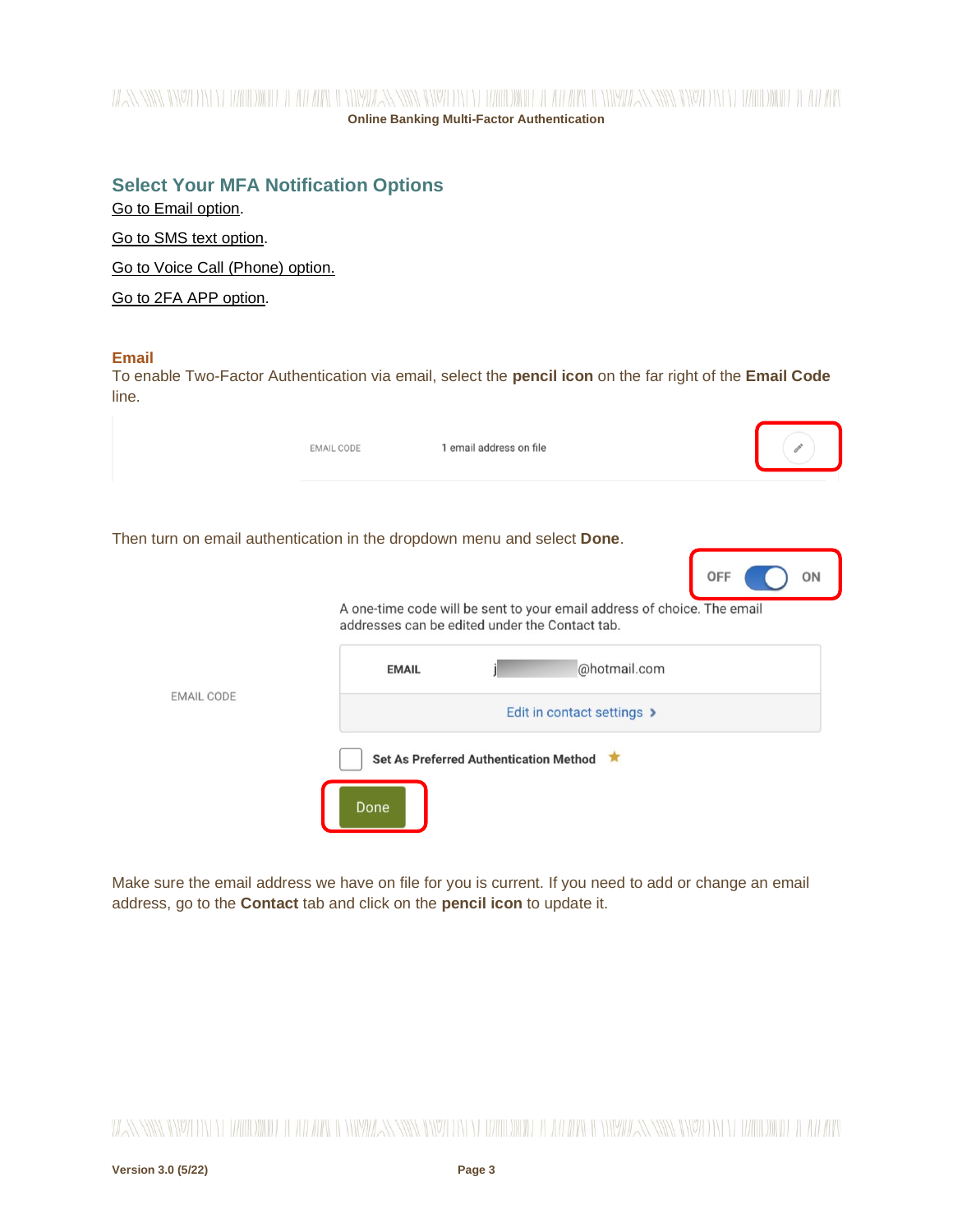# WANNING INVELLENTED IN HELL IN THE RESERVED ON HELL DIGIT OF THE DIGIT AND INTERNATIONAL AND INVELLANT IN THE DIGIT OF ALL INVELLANTING IN THE REPORT OF A LIMIT OF THE REPORT OF A LIMIT OF A LIMIT OF A LIMIT OF A LIMIT OF **Online Banking Multi-Factor Authentication**

#### <span id="page-3-0"></span>**SMS**

To set up SMS Two-Factor Authentication you will first need to go into the **Contact** tab (within Online Banking) and select a mobile device you already have on file or add a new mobile device.

| Dashboard<br><b>Accounts</b>                  |                | <b>Transfers &amp; Payments</b> | <b>Self Service</b> | <b>Financial Planning</b>                    |                         |
|-----------------------------------------------|----------------|---------------------------------|---------------------|----------------------------------------------|-------------------------|
| <b>Settings</b><br>Profile<br><b>Security</b> | <b>Contact</b> | <b>Accounts</b><br>Applications |                     |                                              | 画<br><b>2</b> Help<br>凹 |
| Addresses                                     |                |                                 |                     |                                              |                         |
|                                               | <b>MAILING</b> | PO BOX 7                        |                     | 9 <sup>US</sup>                              | Í                       |
|                                               | <b>HOME</b>    |                                 |                     | 1943 Happy Testing Lane, SEATTLE WA 98115 US | $\mathscr{O}^*$         |
| <b>Phone Numbers</b>                          |                |                                 |                     |                                              |                         |
|                                               | <b>HOME</b>    | (800) 562-5515 PREFERRED        |                     |                                              |                         |

WANNING INVITIN'N TIMOLOMITETEATI AN MALENTING INVITIN'N TIMOLOMITETEATI MALENTING INVITIN'N TIMOLOMITETEATI MA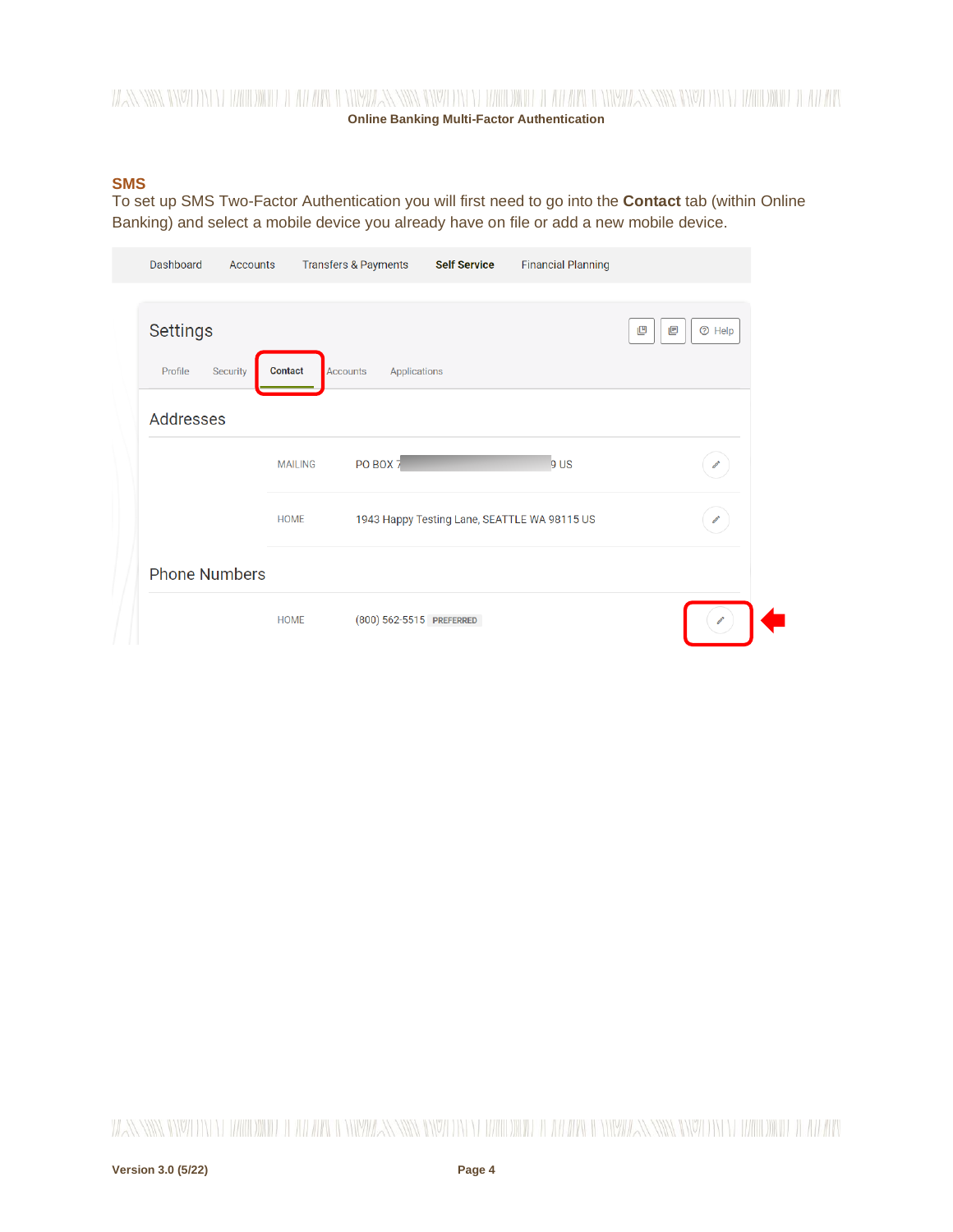# WANNING INVELLENTED IN HELL IN THE RESERVED ON HELL DIGIT OF THE DIGIT AND INTERNATIONAL AND INVELLANT IN THE DIGIT OF ALL INVELLANTING IN THE REPORT OF A LIMIT OF THE REPORT OF A LIMIT OF A LIMIT OF A LIMIT OF A LIMIT OF **Online Banking Multi-Factor Authentication**

#### **SMS (continued)**

In the dropdown menu, enter a moble phone number (if you are adding a new device). Select the checkbox verifying that you would like to receive SMS text messages to this number. Then select **Send a code via text**. A code will then be sent to your device (at the phone number listed).

| <b>MOBILE</b> | $206 - 2$                                                                                             |
|---------------|-------------------------------------------------------------------------------------------------------|
|               | I Would Like To Receive SMS Text Messages To This Number<br>Standard text messaging rates will apply. |
|               | Status: Not Confirmed - we cannot deliver text to this number until it is<br>confirmed.               |
|               | Send a code via text                                                                                  |
|               | <b>Set As Preferred Contact Phone</b>                                                                 |
|               | <b>Save Changes</b><br>Cancel                                                                         |

Once you have your code, enter it in the box provided. Then select **Save Changes**.

| This Is An International Number                                                                       |  |  |  |  |  |  |
|-------------------------------------------------------------------------------------------------------|--|--|--|--|--|--|
| I Would Like To Receive SMS Text Messages To This Number<br>Standard text messaging rates will apply. |  |  |  |  |  |  |
| Status: Not Confirmed - we cannot deliver text to this number until it is<br>confirmed.               |  |  |  |  |  |  |
| Code<br>Enter Code                                                                                    |  |  |  |  |  |  |
| Resend confirmation code<br>Confirm Code                                                              |  |  |  |  |  |  |
| Cancel<br><b>Save Changes</b>                                                                         |  |  |  |  |  |  |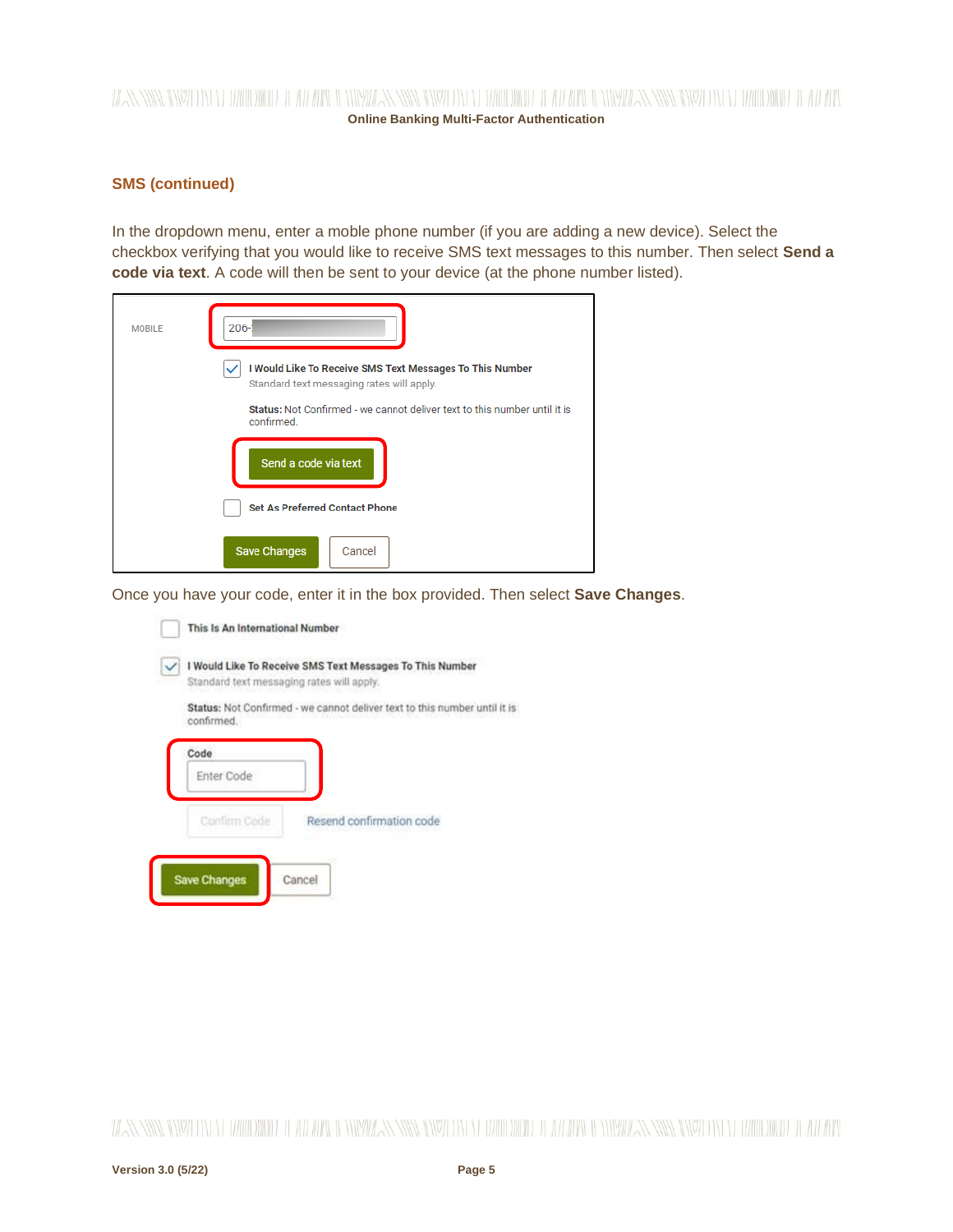# WANNING DIVOLENT EL HARD DIGHE EL TERMAN DI NEWS ANNE DIVOLENT EL HARDDIG EL ATLARY DI NEWS ANNING DIVOLENTE LA HARDDIG EL ATLARY **Online Banking Multi-Factor Authentication**

#### <span id="page-5-0"></span>**Voice Call (Phone)**

To set up Two-Factor Authentication via phone call, first make sure your phone number is up to date. If you need to update your phone number, you can do so by going into the **Contacts** tab and selecting the **pencil icon** to the right of the number you would like to update.

If your phone number is up to date, go to the **Security** tab under **Settings**. Go down to the Phone Numbers section and select the **pencil icon** to the right of the number you would like to enable.



A one-time code will be sent to your phone number of choice. The phone numbers can be edited under the Contact tab.

|                     | <b>HOME</b>   | $(206)$ 3                              |
|---------------------|---------------|----------------------------------------|
|                     | <b>MOBILE</b> | $(206)$ 3                              |
| CODE VIA VOICE CALL | <b>WORK</b>   | $(206)$ 3                              |
|                     |               | Edit in contact settings >             |
|                     |               | Set As Preferred Authentication Method |
|                     | Done          |                                        |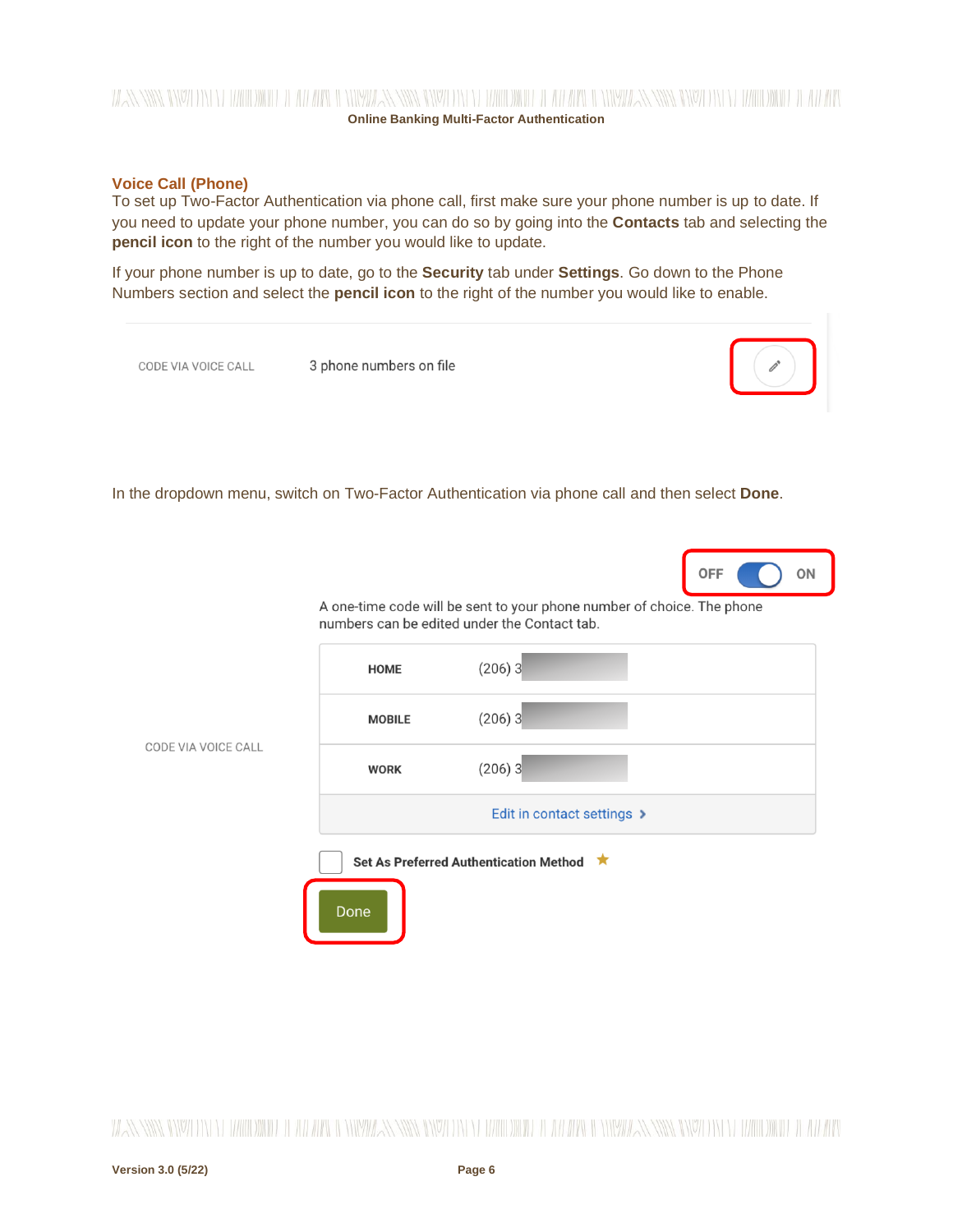# **Online Banking Multi-Factor Authentication**

#### <span id="page-6-0"></span>**2FA App**

If you want to use a Two-Factor Authentication app like Google Authenticator, Authy, or Duo, follow these steps. First, download the authentication app that you would like to use on your mobile device.

Then, back in Online Banking, go to the **Security** tab within **Settings**. Find the **2FA APP** option under **Two-Factor Authentication** and select the **pencil icon** to the right.



A QR code will then appear on the screen. Next, go to your mobile device and open up the authentication app. Using your mobile device, you will need to scan the QR code from Online Banking in your browser window. You can also manually enter the code on your mobile device.

|         | OFF<br>ON                                                                                                                  |
|---------|----------------------------------------------------------------------------------------------------------------------------|
|         | Authenticate using a two-factor authentication application like Google<br>Authenticator, Authy, or Duo.                    |
|         | Scan the QR code using your preferred authentication app. Alternatively, you can<br>manually enter the code into your app. |
| 2FA APP |                                                                                                                            |
|         | Enter code manually. P<br><b>L7B</b>                                                                                       |
|         | Set As Preferred Authentication Method<br>- sir                                                                            |
|         | Cancel<br><b>Next</b>                                                                                                      |

WANNING INVERTING WITH THE WITH A WINDOW AND INTERFERING IN THE WITH THE WITH A NEW WANNANT IN THE WITHOW IT ANYWH